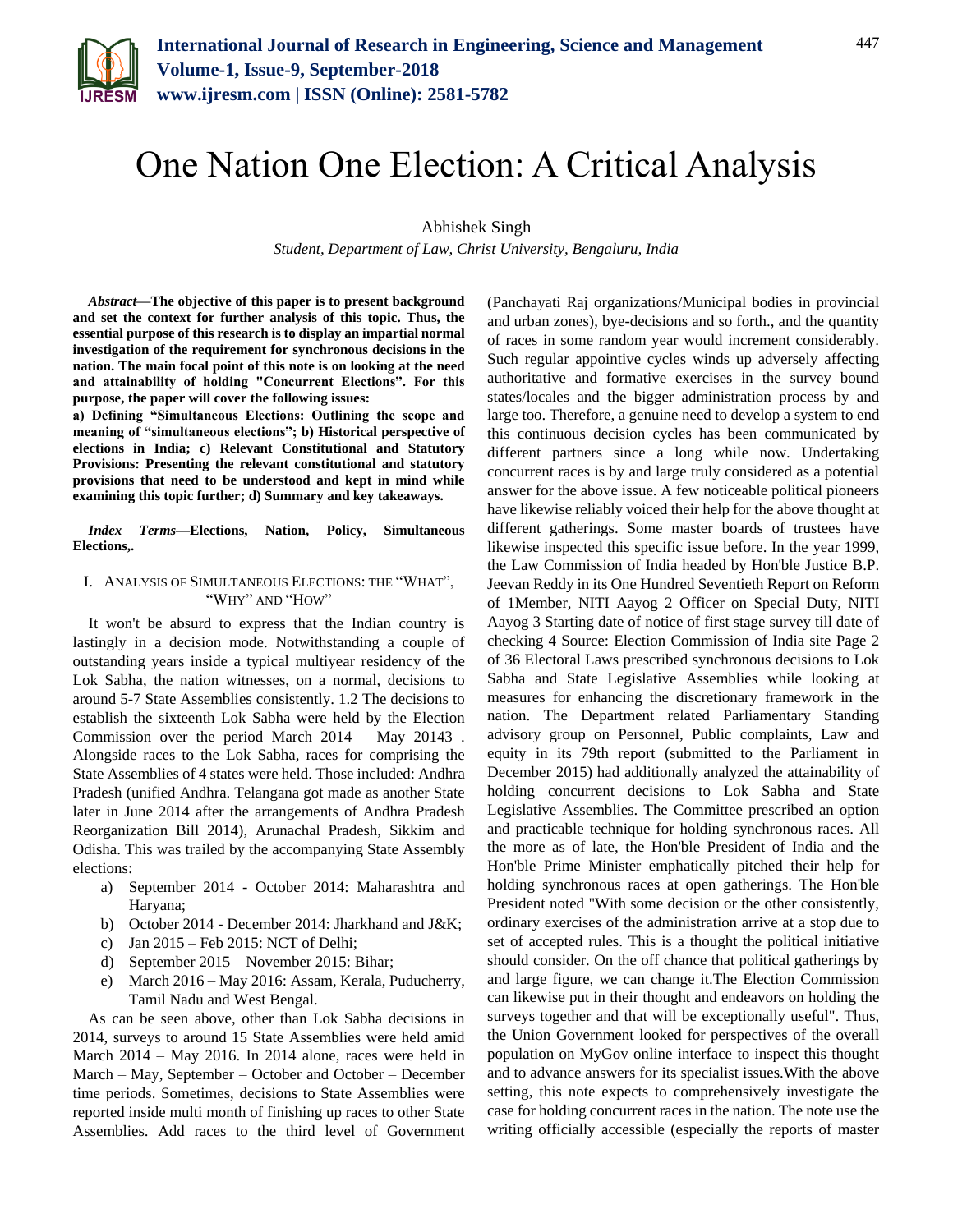

boards and other applicable data accessible in the general population space) and further expands upon the continuous contentions. Major angles, for example, "What", "Why" and "How" of concurrent races have been evaluated crosswise over different segments beneath. The note begins with the foundation of decisions in India to set the setting for characterizing the extent of the expression "concurrent races" i.e "What do we mean by synchronous races". The note at that point talks about issues specialist to the above subject in detail with specific spotlight on explaining "Why" and "How" of concurrent races. While contending the case for holding synchronous decisions, likely reactions of this measure and their counter contentions have additionally been investigated to show an all-encompassing perspective regarding this matter. The accompanying structure is embraced for the above reason:

- a) *Background and setting:* What do we mean by synchronous decisions, verifiable point of view and applicable protected and statutory arrangements;
- b) *Why Simultaneous Elections:* Articulating the objectives for holding synchronous decisions in the nation;
- c) *Likely feedback of this thought and counter contentions:* Arguments against synchronous decisions and their counter-evaluations;
- d) *How to execute synchronous decisions:* Analyzing how to basically and operationally actualize concurrent races and how to guarantee that this thought is supportable over the more drawn out term;
- e) *Conclusion and Way forward:* It might be noted here that the essential purpose of this note is to display an impartial normal investigation of the requirement for synchronous decisions in the nation. Drawing motivation from the ongoing comments of the Hon'ble President and the Hon'ble Prime Minister and expanding upon the writing effectively accessible about this issue, this note tries to fuel a more extensive discussion on this issue of national significance. As races affect nearly everybody in the whole nation – subjects, organizations, regulatory apparatus, established foundations, political gatherings, pioneers et cetera, any auxiliary change to encourage Page 3 of 36 concurrent races would essentially include noteworthy discussions, talks and agreement building exercise among the key partners. In this unique situation, this note can fill in as a prepared reference should the key partners including the Government and different political gatherings wish to fundamentally dive further into this issue.

# II. DEFINING "SIMULTANEOUS ELECTIONS"

As the focal point of this note is on looking at the need and attainability of holding "Concurrent Elections", it is basic to diagram the extension and significance of this term at the plain beginning. As per the essential premise of a law based country, the Constitution of India accommodates deciding organization of key established foundations, for example, the workplaces of President, Vice President, the two places of Parliament (Lok

Sabha and Rajya Sabha), Legislatures of different States and so forth through free and reasonable races for determined terms of every one of these establishments - which typically is 5 years. Out of the above, sythesis of the Lok Sabha (House of the People) and State Legislative Assemblies is resolved through direct voting by qualified voters through general grown-up suffrage. Sythesis of other institutions5 (office of the President of India, Vice President of India, Rajya Sabha and so on.) is resolved through aberrant voting by a constituent school according to appropriate established and statutory arrangements. The Constitution and other significant statutes6 ordered thereof by the Parliament additionally set down rules and stipulations identified with key constituents of decisions, for example, which establishments is/are in charge of coordinating and controlling races, recurrence of races i.e terms of sacred foundations (Lok Sabha, State Assemblies and so forth.), qualification of electorates et cetera. What the above passages basically mean is that, subject to the satisfaction of qualification conditions, any grown-up individual in India would typically make his choice to choose 5 Just for instance, arrangements to decide Electoral College for the decisions to the workplace of President of India have been indicated under Article 54, 55 of the constitution. Point by point tenets and rules have been given under pertinent statutes, for example, Presidential and Vice Presidential Elections Act 1952, Presidential and Vice Presidential Elections Rules 1974 and so forth 6 To encourage the lead of decisions by the Election Commission of India, the Parliament has sanctioned the Representation of People Act, 1950 and Representation of People Act, 1951 and the Rules confined thereunder, viz., Registration of Electors Rules, 1960 and Conduct of Election Rules, 1961. Source: Para 2.4 – Report of the Parliamentary Standing council on Personnel, Public complaints, Law and Justice - 79th Report (Dec 2015) on the subject of concurrent decisions Page 4 of 36 individuals from Lok Sabha, State Assembly and the third level like clockwork as and when the separate terms of these establishments are going to terminate. Article 324 of the Constitution orders the Election Commission of India (ECI) to regulate, direct and control decisions to the workplaces of President, Vice President, the two places of Parliament (Lok Sabha and Rajya Sabha), State Legislative Assemblies and State Legislative Councils. So also, 73rd and 74th alterations to the Constitution in 1992 encouraged making of State Election Commissions (SECs) as experts ordered to play out the above obligations for comprising the third level of Government in both rustic and urban regions (Panchayati raj organizations, city bodies and so on.). There are 31 SECs in the country7 .Now, returning to the extension and meaning of the expression "Concurrent Elections", in a perfect world synchronous decisions ought to infer that races to all the three levels of sacred establishments happen in a synchronized and co-ordinated design. What this successfully implies is that a voter makes his choice for choosing individuals for all levels of the Government on a solitary day. Having said that, the third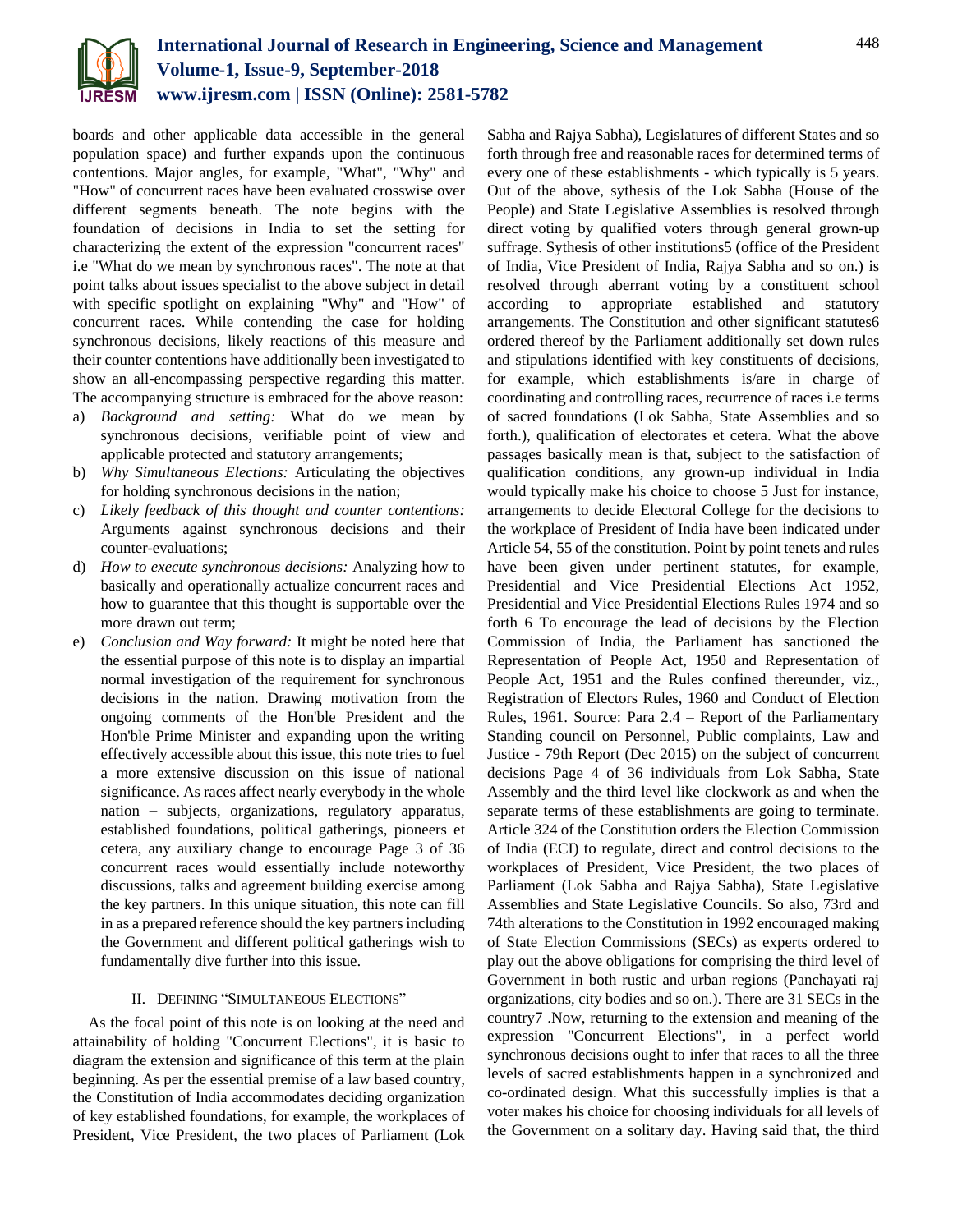

level establishments is essentially a State subject according to the Constitution. Further, considering the certainties that races to the third level establishments are coordinated and controlled by the State Election Commissions and their sheer numbers in the nation is altogether large, it would be unreasonable and potentially difficult to synchronize and adjust decision timetables to the third level with that of Lok Sabha and State Assembly races. As needs be, for the reasons for this note, the expression "Synchronous Elections" is characterized as organizing the Indian decision cycle in a way that races to Lok Sabha and State Assemblies are synchronized together. In such a situation, a voter would ordinarily cast his/her vote in favor of choosing individuals from Lok Sabha and State Assembly on a solitary day and in the meantime. To elucidate further, concurrent races don't imply that voting the nation over for Lok Sabha and State Assemblies needs to occur on a solitary day. This can be directed in a stage shrewd way according to the current practice gave voters in an electorate vote in favor of both State Assembly and Lok Sabha that day.

# III. HISTORICAL PERSPECTIVE: WE STARTED WITH SIMULTANEOUS ELECTIONS

It is fascinating to take note of that the idea of concurrent decisions is in-truth not new to the nation. Post reception of the Constitution, the decisions to Lok Sabha and all State Legislative Assemblies were held at the same time between 1951 till 1967 when the cycle of synchronized races got disturbed. The main general races to Lok Sabha and all State Legislative Assemblies were held together in 1951-52. That training proceeded more than three consequent general decisions held in the years-1957, 1962 and 1967. Be that as it may, because of the untimely disintegration of some Legislative Assemblies in 1968 and 1969, the cycle got disturbed out of the blue. In 7 Source: "Appointive Statistics Pocket Book 2016" distributed by the Election Commission of India 8 For instance, the aggregate quantities of Gram Panchayats, Block Panchayats and District Panchayats in the nation is assessed to be around 2.51 lakhs. Source: "Service of Panchayati Raj at a Glance – 1 st January 2015" 9 Source: Para 4 – Report of the Parliamentary Standing advisory group on Personnel, Public complaints, Law and equity - 79th report (Dec 2015) on the theme of concurrent decisions Page 5 of 36 1970, Fourth Lok Sabha was itself broken down rashly and new races held in 1971. In this manner, First, Second and Third Lok Sabha delighted in full multi year terms.The term of Fifth Lok Sabha was stretched out till 1977 under Article 352. From that point onward, the Eighth, Tenth, Fourteenth and Fifteenth Lok Sabha could finish their full multi year terms. 6th, Seventh, Ninth, Eleventh, Twelfth and Thirteenth Lok Sabha was broken up rashly. Different State Assemblies likewise confronted comparable issues over some stretch of time. Because of all such untimely disintegrations and expansion, the cycle of synchronous races has been immovably disturbed.

# IV. RELEVANT CONSTITUTIONAL AND STATUTORY **PROVISIONS**

Decision timings for a lawmaking body (Lok Sabha/State Assemblies) is controlled by its term which thus is administered by significant protected and statutory arrangements that drive different parts of constitution, disintegration and lapse of such governing bodies.As needs be, the sections list the protected arrangements significant to the issue of concurrent races.

# *A. Term of House of People and State Legislative Assemblies*

Article 83 of the Constitution of India accommodates the residency of the two Houses of the Parliament (Lok Sabha and Rajya Sabha). Article 83(2)11 accommodates a term of five years for Lok Sabha, from the date of its first sitting except if broke down before. Comparable arrangements under Article 172 (1) accommodates multiyear residency for State Legislative Assembly from the date of its first sitting. Further, the stipulation to Article 83 (2) of the Constitution gives that when an announcement of crisis is in task, the term of the House might be reached out for a period not surpassing one year on end by Parliament by law and not stretching out regardless past a time of a half year after the Proclamation has stopped to work. Comparable arrangement likewise exists for State Legislative Assembly under the stipulation to Article 172 (1) of the Constitution. The above arrangements adequately imply that the residency of the House can't be stretched out past 5 years aside from in crisis yet it tends to be rashly broken up before termination of its residency. b) Pre-develop disintegration of Lok Sabha or State Assemblies12: Article 85 (2)(b) of the Constitution of India furnishes the President with the ability to break up Lok Sabha. Comparative arrangement for disintegration of State Legislative Assemblies by the Governor of State is given under Article 174 (2)(b). Further, in regard of untimely disintegration of a State Legislative Assembly, Article 356 is additionally pertinent. In case of a State being under President's Rule as gave under Article 356, the Legislative Assembly of the said State might be rashly broken up by the President. While there have been a few instances of decree of President's Rule in States under Article 356 before, pre-develop disintegration of State Assemblies has been made fundamentally stringent in the light of Anti-Defection Act 1985 and the judgment by the Constitutional Bench of Supreme Court of India in S.R. Bommai v. Association of India13 . In this judgment, the pinnacle court set out specific rules encompassing the conditions for announcement of President's Rule by the Union Government. The rules express: a) the disintegration of State Legislative Assembly by the President of India is liable to endorsement of the two places of Parliament; and b) the legitimacy of decree of President's Rule is liable to legal survey. In actuality, the President can put Legislative Assembly in suspended liveliness however can't break down it without simultaneousness of the two Houses of Parliament. The Judiciary can analyze legitimacy of such decree and reestablish the expelled State Government and restore broke down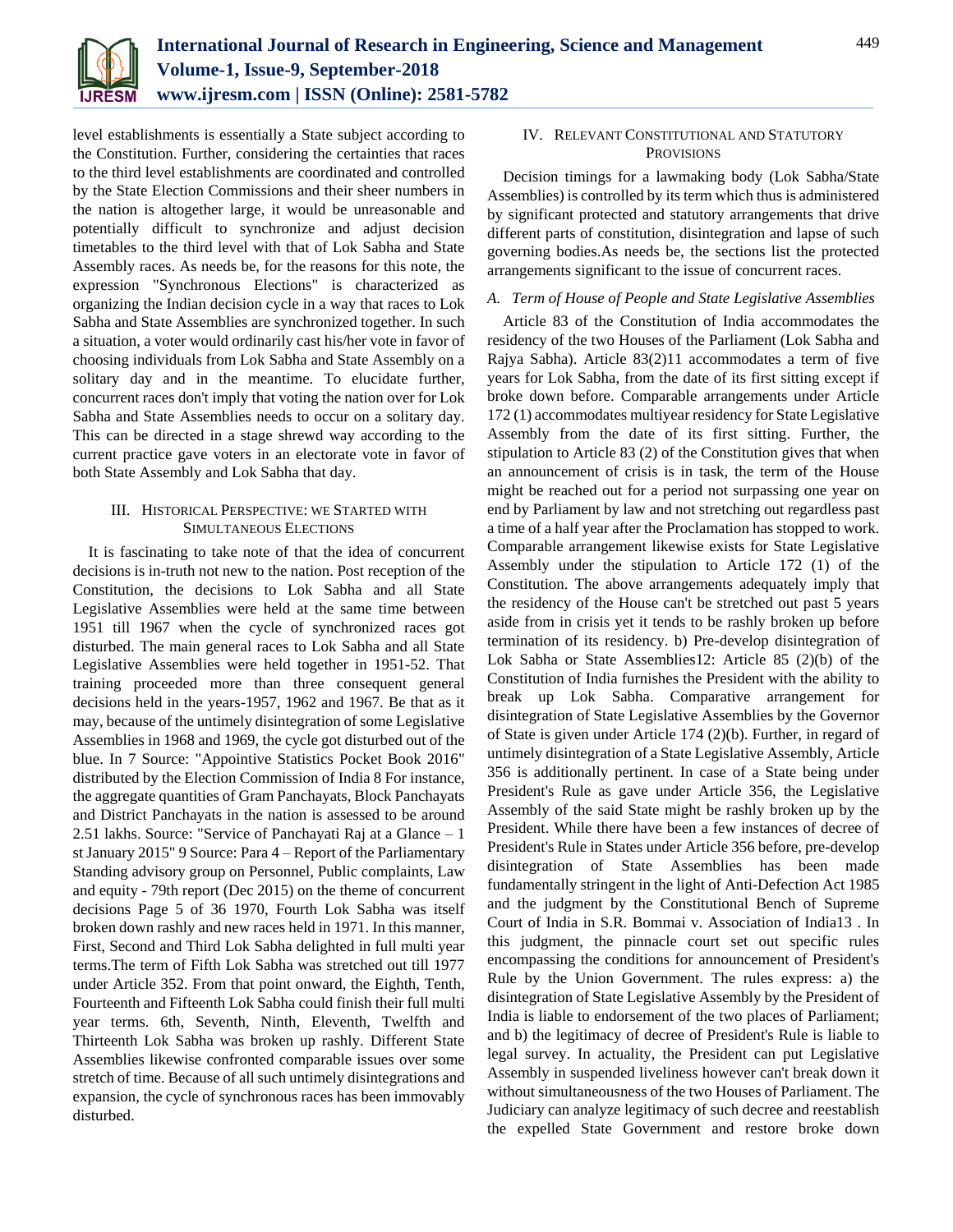

Legislative Assembly if Article 356 is observed to be mala fide in its use.As per Article 75(3), "The Council of Ministers will be all things considered capable to the House of the People". Article 164(2) gives a comparative obligation of the Council of 11 Article 83(2) states that "The House of the People, except if sooner broke down, will proceed for a long time from the date named for its first gathering and never again and the termination of the said time of five years will work as a disintegration of the House… " 12 Source of this passage: Para 16.1 – Report of the Parliamentary Standing advisory group on Personnel, Public complaints, Law and equity - 79th report (Dec 2015) on the subject of concurrent decisions 13 AIR 1994 SC 1918 Page 7 of 36 Ministers to the State Legislative Assembly. The Executive in this way gets its authenticity from the governing body and stays in control as long as it appreciates the certainty of the last mentioned. A no-certainty movement can be passed if either Lok Sabha or the State Legislative Assembly loses trust in the Council of Ministers. It can fall whenever with the section of non-certainty movement in that House.What the above arrangements infer is that fall of a chose government, despite the fact that thought about in the Constitution, can't be anticipated. c) Responsibility for lead of races to Lok Sabha and State Legislative Assemblies 2.19 As expressed before, Article 324 orders the Election Commission of India (ECI) to administer, direct and control decisions to Lok Sabha and State Legislative Councils. 2.20 Besides the above, to encourage the lead of races by the Election Commission of India, the Parliament has instituted the Representation of People Act, 1950 and Representation of People Act, 1951 and the Rules encircled thereunder, viz., Registration of Electors Rules, 1960 and Conduct of Election Rules, 1961. d) The Representation of People Act, 195114. The Representation of People Act 1951 spreads different modalities of directing decisions in the nation. It gives the statutory premise to ECI to direct races in the nation. It endorses the capabilities for being chosen as a Member of Parliament or Member of State Legislatures, general technique to direct decisions, strategy for checking of votes, distribution of results, goals of question emerging of races, and so on. Segment 14 of the Act accommodates the notice for General Elections to the Lok Sabha. The stipulation to the Section 14(2) states:"..Provided that where a general decision is held generally than on the disintegration of the current House of the People, no such notice will be issued whenever sooner than a half year before the date on which the span of the House would terminate under the arrangements of condition (2) of Article 83." Section 15 (2) of the Act gives a comparable arrangement to State lawmaking bodies. This implies the ECI is enabled to inform decisions to both Lok Sabha and State Legislative Assemblies a half year before the finish of ordinary terms of these Houses. This would not modify their term at all.

## V. WHY SIMULTANEOUS ELECTIONS

As said before, the idea of concurrent races isn't new to the nation and in-truth the nation began its first race cycle to Lok Sabha and State Assemblies all the while post-freedom in 1951- 52. This synchronized cycle proceeded till the finish of third Lok Sabha when it at long last got upset amid the fourth Lok Sabha and has proceeded so from that point onward. In the present circumstance, the nation observes decisions to around 5-7 State Assemblies consistently (with the exception of couple of extraordinary years). Such a circumstance winds up antagonistically affecting all the key partners – the Government (both Union and the State Governments), government workers/authorities on race obligation, general balloters/voters, and additionally political gatherings and competitors. Having set the setting by characterizing concurrent races and talking about the authentic point of view and pertinent sacred and statutory arrangements that drive the lead of races in the nation, this area centers around advocating why it is basic to think about holding synchronous races in the nation.

The key unfavorable effects that the current discretionary cycle prompts could be comprehensively arranged into the accompanying:

- a) Effect on improvement projects and administration because of burden of Model Code of Conduct by the Election Commission;
- b) Visit races prompt monstrous uses by Government and different partners;
- c) Commitment of security powers for fundamentally drawn out periods and
- d) Different Issues.

The passages beneath present in detail every one of the issues specified previously.

## *A. Impact on Governance because of Inconvenience of Model Code of Conduct*

The Model Code of Conduct (MCC)15 is an arrangement of standards that sets out a few do's and don't's excessively political gatherings, challenging competitors, party(ies) in control need to entirely submit to amid the procedure of decisions. The MCC has been advanced with the accord of political gatherings who have consented to comply with its standards and to regard and watch it in its letter and soul. It. The Model Code is implemented from the date of declaration of decision plan by the Election Commission and is operational till the procedure of races is finished. Amid general races to Lok Sabha, the code is relevant all through the nation. Amid general races to the Legislative Assembly, the code is appropriate in the whole State. Viably, aside from the routine regulatory exercises, other improvement programs, welfare plans, capital undertakings and so forth remain to a great extent suspended till the time the model code is pertinent and in the region it is in activity. Issues because of burden of the above code have been verbalized by the Parliamentary Standing board of trustees in its 79th report. The Committee states "… The inconvenience of Model Code of Conduct (MCC) puts on hold the whole advancement program and exercises of the Union and State Governments in the survey bound State. It even influences the ordinary administration. Visit decisions prompt burden of MCC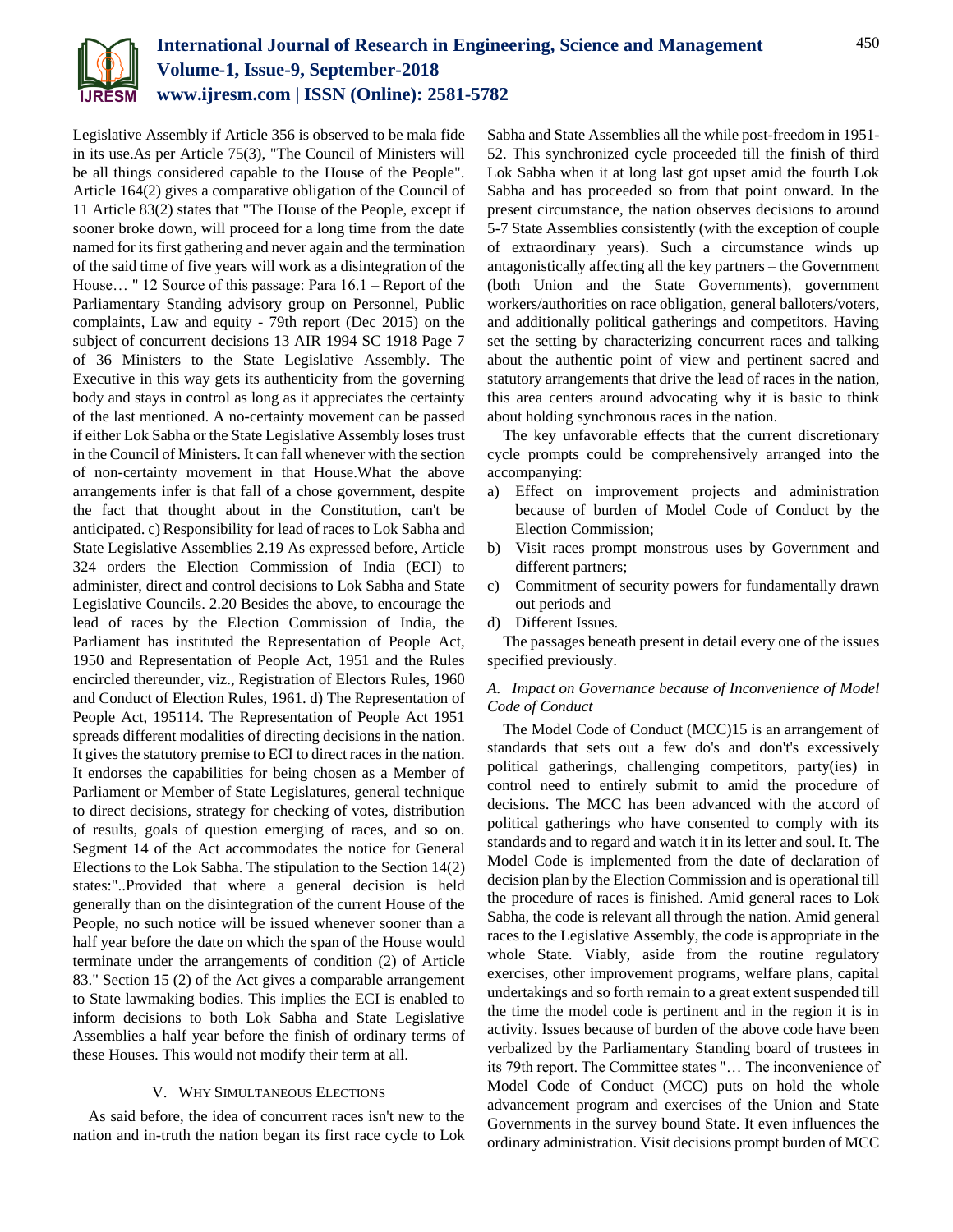

over delayed timeframes. This frequently prompts arrangement loss of motion and administration deficit".To comprehend the degree of effect of this point, an examination of the period over which Model Code of Conduct stayed operational since the declaration of the sixteenth Lok Sabha decisions in March 2014 has been finished. The investigation demonstrates that in the year 2014, administration and formative exercises because of inconvenience of Model Code remained to a great extent suspended for around 7 months: 3 months the nation over and around 2 months in Jharkhand and J&K and an additional 2 months in Maharashtra and Haryana. Additionally, in the year 2015, demonstrate code was forced for around  $3$  months  $-2$ months when the decisions to the State Assembly of Bihar were being led and one more month and somewhat all the more amid races to the Assembly of NCT Delhi. Discoveries demonstrate that the nation may conceivably observe decisions to anyplace between 2 to 5 State Assemblies at regular intervals till 2021 (the main special case being the period January 2020 – Dec 2020).

Accepting the normal time of task of Model Code of Conduct as 2 months amid race to a State Assembly, the above examination suggests that it is sensible to expect materialness of Model Code of Conduct for around 4 months or all the more consistently (with the exception of conceivably year 2020 as above) till 2021. This implies, going ahead, advancement undertakings and projects (that of State Governments going to surveys and of Union Government in those states) may conceivably get hit each year and that too for around 33% of the whole time accessible for actualizing such activities and projects. Such a circumstance is totally unwanted and needs genuine consultations and fitting remedial measures. It might be noticed that the above discoveries are liable to the accompanying suspicions: a) Various State Assemblies finish their typical term and that they are not broken up rashly; b) The Election Commission may potentially design decision plan for a way that the procedure is finished sensibly before the date of expiry of the term (say couple of weeks before the term expiry); c) These are not expectations of real future surveying plans, but rather harsh approximations to substantiate the point made above. ECI ordinarily considers an extent of important elements – coordinations, accessibility of race officers and security, perspectives of political gatherings, perspectives of Government, climate contemplations, min. disturbances to open contemplations – school exams, celebrations and so forth while reporting a reasonable survey plan.

# *B. Frequent Decisions Prompt Gigantic Uses by Government and Different Partners*

Decisions prompt tremendous uses by different partners. Consistently, the Government of India as well as particular State Governments bear uses because of lead, control and supervision of decisions. Other than the Government, hopefuls challenging decisions and political gatherings likewise bring about enormous consumptions. The applicants regularly bring about consumptions by virtue of different important angles, for

example, travel to supporters, general attention, arranging effort occasions for electorates and so on while the political gatherings cause uses to run the gathering's constituent hardware amid races, crusading by star pioneers et cetera.With respect to the use brought about by the Government, the accompanying system applies for working out cost-sharing standards between the Union Government and States:

- a) The whole use on genuine lead of decisions to Lok Sabha is borne by Government of India and such consumption on direct of race to State Legislatures by the individual State Governments when such races are held autonomously.
- b) If simultaneous race to Lok Sabha and State Legislative Assembly is held, at that point the consumption is shared between Government of India and separate State Governments. The underlying use is borne by the particular State Governments and on accommodation of the reviewed report, Government of India share is repaid.
- c) Expenditure brought about on things of basic worry to the Union and the State Governments like use on normal decision foundation, planning and amendment of constituent roll and so forth is shared on 50:50 premise independent of whether such use is acquired regarding the races to the Lok Sabha or State Legislatures. Regardless of whether race is to Lok Sabha, use towards law and request upkeep is borne by particular State Governments .

An ongoing report titled "Examination of Funds Collected and Expenditure caused by Political Parties amid races between 2004-2005" distributed by Association of Democratic Reforms (ADR) notices that on the whole, for the Lok Sabha decisions held in 2004, 2009 and 2014, political gatherings unveiled aggregate accumulation of Rs. 2355.35 crores. Their aggregate use on these decisions was Rs. 2466.07 crores with as much as Rs. 1587.78 crores purportedly spent for Lok Sabha 2014 decisions alone. Informal gauges by some news agencies22 demonstrate that the aggregate use by competitors and political gatherings for Lok Sabha 2014 decisions could be more than Rs. 30,000 crores. Be that as it may, it is very hard to confirm the dependability of such informal reports. For State Assembly races over the period 2004 – 2015, the ADR report additionally specifies that political gatherings revealed an accumulation of Rs. 3368.06 crores while the aggregate use as announced for that period was Rs. 2727.79 crores. As decisions happen as often as possible in some State Assembly or the other, political gatherings especially stress over need to keep inflow of assets and commitments proceeded. This entire cycle is subsequently faulted as one of the key drivers for defilement and dark cash in the nation. Thus, from the point of view of competitors and political gatherings, synchronous decisions could open up conceivable outcomes to address the above foundational issues that effect the general texture of Indian economy and country unfavorably.

# *C. Commitment of Security Powers for Altogether Drawn Out Periods*

Directing races is a mammoth, complex and tedious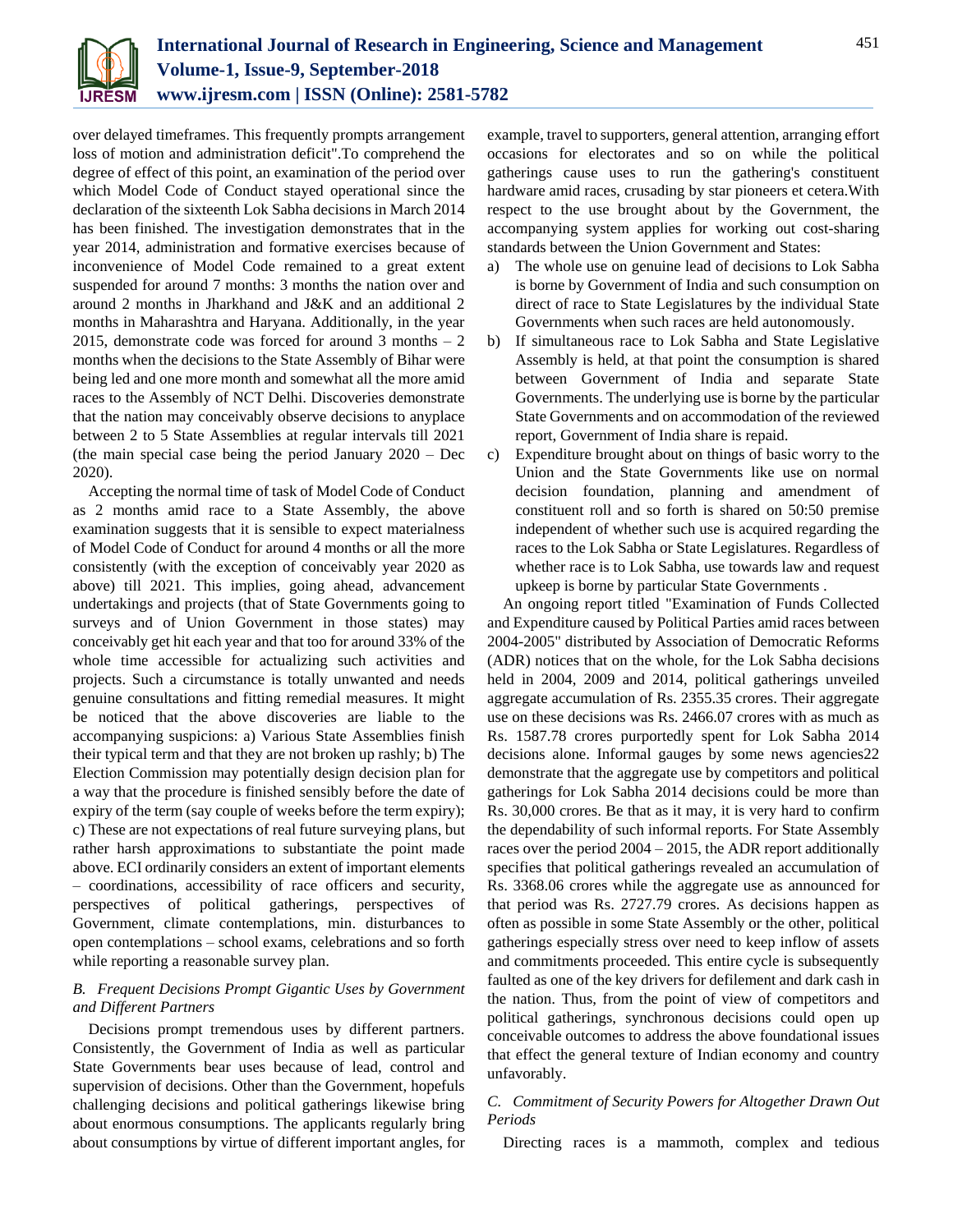

movement. The Election Commission of India takes help of countless authorities and also military to guarantee smooth, tranquil and unprejudiced surveys. While leading races to the sixteenth Lok Sabha, the ECI took the assistance of roughly 10 million staff as surveying authorities for running and regulating the race procedure crosswise over 9,30,000 Polling Stations of the nation . This means a normal of around 10.75 work force for every surveying station. For giving the required security courses of action, the Election Commission by and large includes Central Armed Police Forces (CAPF). As the interest for CAPF is normally higher than the supply, police powers, for example, State Armed Police, Home Guards, District Police and so on are regularly conveyed also to supplement security courses of action. The part of such security powers begins much before surveying and finishes simply after the checking of votes and assertion of results viably covering the whole term of the races. In the races to the sixteenth Lok Sabha, the Election Commission sent 134926 Companies of CAPFs. While the arrangement of surveying authorities is still for a littler term (ordinarily few days when the day of voting and few days when the day of tallying), the organization of security powers (especially the CAPF) is typically all through the races and they stay portable starting with one place then onto the next. Considering that around 2-5 State Assemblies go to surveys each half year duration as expressed beforehand, this circumstance prompts a secure of CAPF and state police powers for delayed timeframes. Such a circumstance is unmistakably baseless as it takes away a segment of such outfitted police drive which could some way or another be better conveyed for other interior security purposes – the fundamental duties regarding which these powers were created for.

# *D. Other Issues*

her than the key issues with visit decision cycle explained above, there are couple of different issues worth considering that have been featured by master boards and key partners. These are outlined beneath:

- a) *Frequent decisions disturb typical open life:* The Parliamentary Standing advisory group on Personnel, Public complaints, Law and equity noticed that ",visit races prompt interruption of ordinary open life and effect the working of basic administrations. Holding of political energizes upsets street activity and furthermore prompts commotion contamination". Proceeding with further, the Committee recommended that "If synchronous decisions are held, this time of disturbance would be constrained to a specific predecided timeframe".
- b) *Frequent decisions propagate rank, religion and common issues the nation over:* In an ongoing article distributed in Bloomberg Quint, Dr. S. Y. Quarishi27 (previous Chief Election Commissioner) noticed that "… decisions are polarizing occasions which have highlighted casteism, communalism, defilement and cohort free enterprise. In the event that the nation is ceaselessly on race mode, there is no break from these wrongs. Holding synchronous races would

unquestionably help in this specific situation".

c) *Frequent races unfavorably affect the focal point of administration and arrangement making:* In an ongoing article28, the Hon'ble Minister of Urban Development Shri M. Venkaiah Naidu noticed that "… the cycle of persistent decisions was not just influencing the formative procedure and great administration, yet in addition driving the political class to normally think as far as quick constituent gains as opposed to center around long haul projects and arrangements for the general advancement of the country and its kin". The Hon'ble Minister in his article brings up that incessant decisions antagonistically affect the focal point of Governments and political gatherings. Need to win the following approaching decision makes here and now political objectives a prompt need. Accordingly, stable long haul monetary arranging frequently takes a secondary lounge. There have been different cases in the past when Governments have wanted to put off/delay usage of troublesome basic changes because of decisions – the immediate cost of which is borne by the destitute electorate.

# VI. LIKELY CRITICISMS AND COUNTER-ARGUMENTS

As has been specified already in this note, the discussion for holding synchronous decisions in the nation has been going ahead since a long while now. While this thought has to a great extent been bolster by a vast segment of partners and specialists–pioneers crosswise over partisan loyalties, Election Commission, Law Commission of India (1999), Department related Parliamentary Standing Committee (2015) and so forth., it has not gone completely uncontested. Key political gatherings, for example, Indian National Congress (INC), All India Trinamool Congress (AITC), Communist Party of India (CPI), All India Majlis-e-Ittehadul Muslimeen (AIMIM), Nationalist Congress Party (NCP) and so forth in their entries to the Parliamentary Standing Committee have communicated their reservations. These gatherings have scrutinized its docapacity given the current protected and statutory arrangements with respect to residency of different Assemblies and Parliament. On the other hand, some different pundits and research organizations have censured this thought as being politically persuaded. These faultfinders have contended that holding concurrent decisions may impact voter conduct in a way that voters would wind up voting on national issues notwithstanding for state races. Viably, this would prompt bigger national gatherings winning both State and Lok Sabha races along these lines underestimating local gatherings which frequently speak to the interests of nearby social and financial gatherings. This may undermine the profundity and expansiveness of Indian majority rules system. With this unique situation, the goal of this area is to look at the value of reactions to this thought and present counter-contentions against the same.

The key reactions referred to against holding concurrent races could be comprehensively ordered as beneath: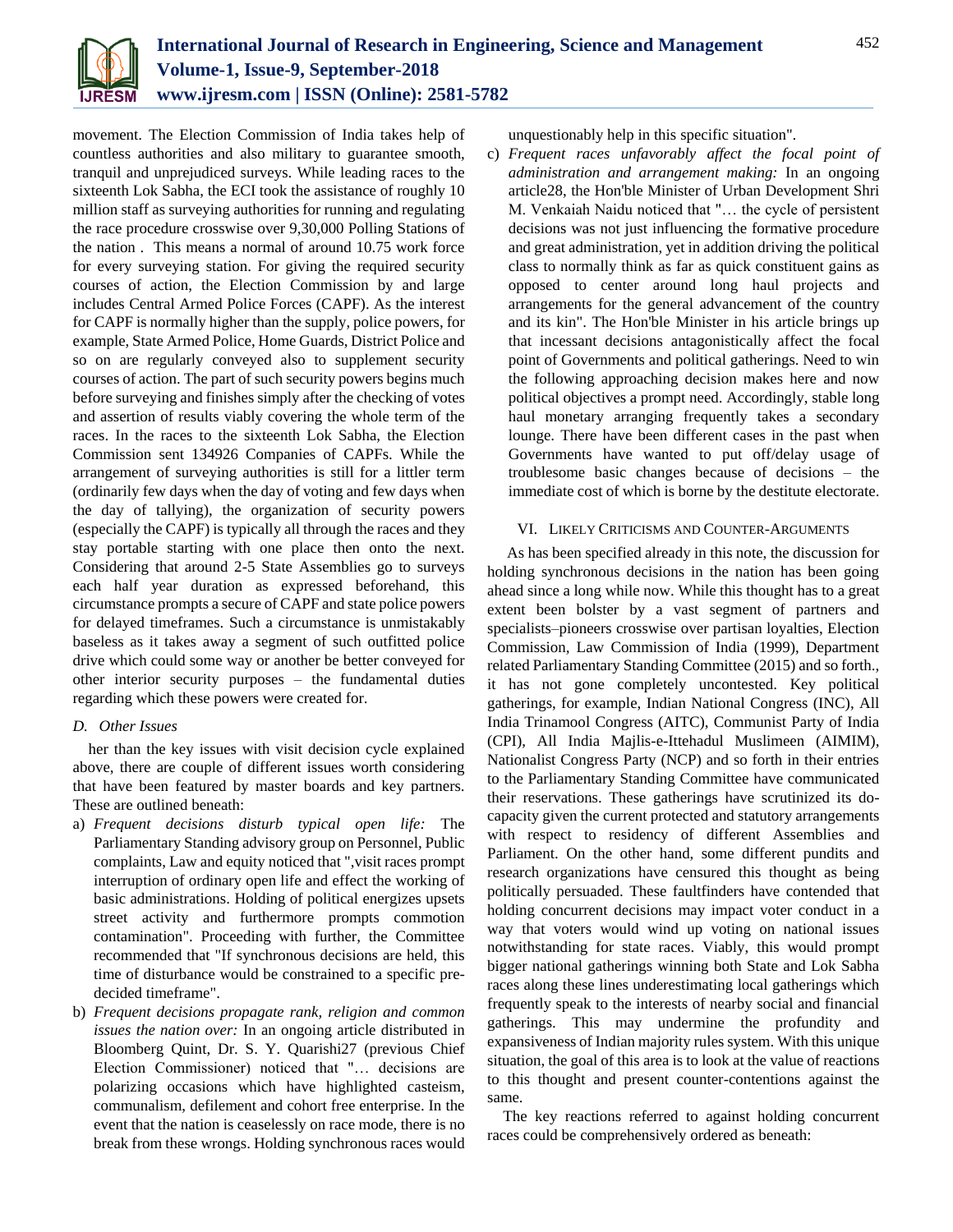

- a) *Operational attainability/Do-capacity:* This point covers bigger difficulties which would should be enough tended to inside the established and statutory limits. This incorporates specialist viewpoints, for example, - How might terms of Assemblies/Lok Sabha be synchronized out of the blue? Would it be plausible to expand or abridge the current terms of some State Assemblies to encourage the above? On the off chance that races are held at the same time, what might occur in the event that the decision gathering or alliance loses dominant part in the middle of term, either in Lok Sabha or in State congregations? Should the term of Lok Sabha and gatherings be settled? Operational difficulties - Is it for all intents and purposes achievable for the ECI to direct races at such a gigantic scale – thinking about coordinations, security and labor asset necessities?
- b) *Impact to voter conduct:* The essential speculation of this feedback is that Indian voters are not develop/sufficiently educated to separate between the voting decisions for State Assembly and Lok Sabha in the event that synchronous races are held. This circumstance could prompt :
	- 1) National issues affecting electorate's conduct for voting in State Assembly decisions; or
	- 2) State issues affecting electorate's conduct for voting in Lok Sabha decisions. Therefore, voter conduct gets impacted and he/she may vote in favor of the same political gathering, which much of the time might be bigger national gatherings.

## VII. OTHER ARGUMENTS

As of late, Dr. S. Y. Quraishi in an article on synchronous races brought up some extra indicates as counter-contentions concurrent races. He specified the accompanying focuses "a) Having to confront electorate more than once every multi year upgrades the responsibility of lawmakers and keeps them on their toes and b) numerous occupations are made amid decisions, boosting the economy at the grass-root levels". The main feedback identified with operational attainability is apparently the greatest test and henceforth has been examined in detail all through the following area. This segment fundamentally talks about the second and the last feedback.

Beginning with the last feedback, the principal point basically connects visit race cycle to expanded responsibility of government officials. In such manner the, it is vital to call attention to that the inborn fair nature of the Indian administration system does not make a legislator "lasting part" of an assembly. Each legislator needs to return to the electorate once his/term is over for re-decision. This intrinsic nature emphatically guarantees his/her responsibility to electorate. Free legal oversight and responsibility of the Council of Ministers to assemblies additionally make the political arm of the Government responsible in a way more intense than visit races in essence. Also, on the second point, while visit races may make employments and may give financial lift, such effect is regularly impermanent and, best case scenario for a here and

now. Supportability and adequacy of such financial advantages is flawed. Consumptions to charm electorates frequently boosts government officials to begin recouping their speculations once chose which thusly powers defilement and parallel dark economy. What's more, thus, while additionally countercontentions may likewise be exhibited, this note does not test these focuses facilitate in light of a legitimate concern for restricting the concentration to the bigger feedback of effect to voter conduct.

With respect to the second feedback, an ongoing report distributed by IDFC establish finishes up - "by and large, there is a 77 for every penny chance that the Indian voter will vote in favor of a similar gathering for both the State and Center when decisions are held all the while". Which means, in around 77% of the aggregate Assembly bodies electorate, the champs originated from indistinguishable gathering from that of the Parliamentary voting public. The creators of this examination investigated constituent information for four rounds of Lok Sabha decisions – 1999, 2004, 2009 and 2014. They picked States whose races concurred with the above races and noticed that "pattern of picking a similar gathering has gone from 68 for each penny in 1999 to 77 for every penny in 2004 to 76 for each penny in 2009 and 86 for every penny in 2014" inferring that "the capacity or eagerness of the voter to vote diversely is just diminishing with time".

The creators additionally investigated six cases amid a similar period when Parliament decisions and State Assembly races were held independently yet inside a half year of each other. They reasoned that "in 61 for each penny of Assembly fragments, the voters picked a similar gathering for both Parliament and State, down from 77 for each penny when races were held in the meantime. In the years that decisions were held together, 77 for each penny of the Assembly voting public created a champ from a similar gathering. At the point when the cycle was broken, just 48 for every penny of the electorates delivered a similar gathering victor".

In another ongoing article distributed by Prof. Sanjay Kumar, Director – Center for Study of Developing Societies (CSDS) and Prof. Jagdeep Chhokar – Association of Democratic Reforms (ADR), the creators express that "In the event that we consider races from the 1989 general decision onwards, there have been 31 occurrences of holding synchronous races for State Assemblies and the Lok Sabha in various States: Andhra Pradesh (1989, 1999, 2004, 2009 and 2014), Odisha (2004, 2009 and 2014), Karnataka (1989, 1999 and 2004), Sikkim (2009 and 2014), Tamil Nadu (1989, 1991 and 1996), Maharashtra (1999), Assam (1991 and 1996), Haryana (1991 and 1996), Kerala (1989, 1991 and 1996), Uttar Pradesh (1989 and 1991), West Bengal (1991 and 1996), Arunachal Pradesh (2009 and 2014) and Telangana (2014). At the point when synchronous races for the Assembly and the Lok Sabha were held in these States, in 24 races the major political gatherings surveyed very nearly a comparable extent of votes both for the Assembly and the Lok Sabha, while just in seven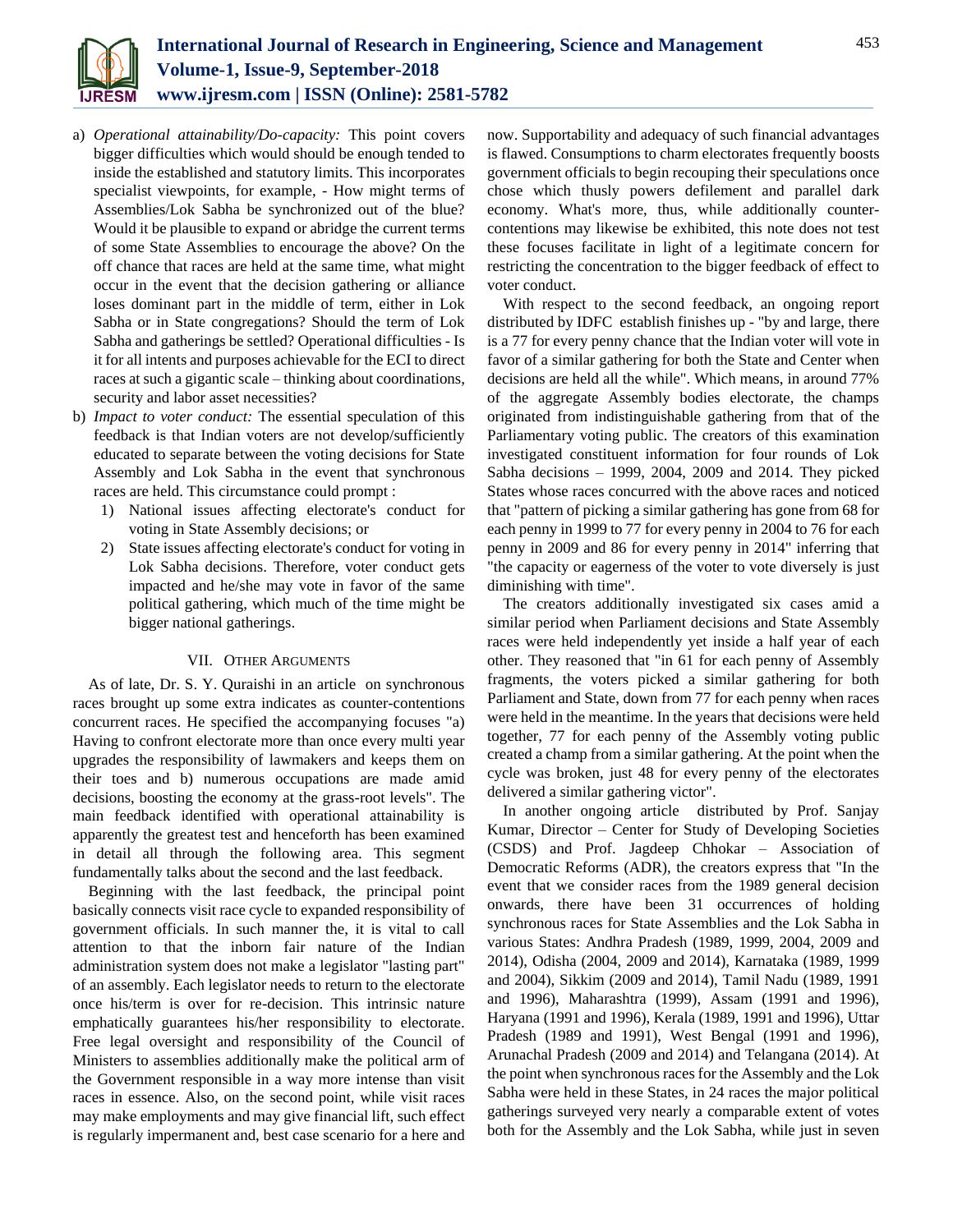

occasions was the selection of voters to some degree extraordinary. It was seen thrice in Tamil Nadu (1989, 1991 and 1996) when the votes surveyed by the Congress and the All India Anna Dravida Munnetra Kazhagam were distinctive for the Assembly and Lok Sabha. The other comparative illustrations are from Arunachal Pradesh amid the 2004 and 2014 decisions (when the Bharatiya Janata Party surveyed more votes in favor of its Lok Sabha competitors contrasted with those for its Assembly applicants), in Haryana amid the 1996 races and in Andhra Pradesh in 2014. Amid a similar period, when in numerous States the Assembly and Lok Sabha decisions were held at various occasions, the discretionary result (votes surveyed by various gatherings) of the two races has been extraordinary".

The above investigations are frequently cited by faultfinders as a confirmation of the speculation that concurrent races would hurt the government majority rule structure of the Indian country. Commentators contend that concurrent decisions would profit bigger national gatherings at the cost of local gatherings. Alluding the above article, in an ongoing meeting sorted out by Association for Democratic Reforms (ADR) on "Concurrent Elections – Possibilities and Challenges", Prof. Kumar reasoned that "Synchronous races will control the voice of individuals living at the edges of the general public by strangulating the degree for local gatherings which reflect nearby desires/issues. This will turn around the way toward developing majority rules system."

In any case, with regards to decisions in India, voting is a mind boggling wonder and is driven by an array of variables, for example, – incumbency/hostile to incumbency of Governments, authoritative qualities/nearness of exchange political alternatives in that State, voters' view of key pioneers and hopefuls in Assembly/Parliamentary bodies electorate, political gatherings' remain on different state/national issues of significance, political settlements among parties et cetera. To add to these, there are different other social viewpoints, for example, station, religion, neighborhood network elements, voter gift and so on.

In the cases broke down by the examinations over, the accompanying contentions are important:

a) First, the above investigations basically show that the "impact" basically is voters having a tendency to pick same gathering for Lok Sabha and State Assembly. These, anyway don't indisputably quality the "cause" for the above "impact" to synchronous races. As it is said in measurements, "Connection does not suggest causation" i.e. connection between's the event of 2 occasions does not consequently set up circumstances and end results connection between them. At the end of the day, the examinations above don't refer to adequate confirmation to infer that the above outcomes can be principally credited to "concurrent races". For instance, in 2014, the territory of Odisha voted in favor of re-race of its officeholder State Government (driven by Biju Janta Dal (BJD) – a state party).

The BJD additionally won the greatest Lok Sabha seats from the state – 20 out of 21 seats. Additionally, Sikkim likewise voted in favor of re-decision of its officeholder State Government (driven by Sikkim Democratic Front (SDF) – a state party) which additionally won the Sikkim Lok Sabha situate. In these cases, it tends to be emphatically contended that the prevailing components that prompted such outcomes were hierarchical quality of winning gatherings in Odisha and Sikkim, absence of solid unmistakable options for the electorates, view of key pioneers and candidates and so on and not simply the concurrent planning of races. Consequently, there is no clear case to finish up definitively that voters picked a similar gathering basically on account of concurrent timings and not in view of different variables refered to above;

- b) Second, the above reactions additionally call attention to that concurrent races would debilitate the government law based structure of the Indian country. Pundits reason that concurrent decisions would profit bigger national gatherings at the cost of state/provincial gatherings if there should arise an occurrence of a "national wave for expansive national gatherings". Proceeding with the above illustrations, it is apparent that the mind-set of the electorate inside the above states was not "affected" by the disposition of the bigger national electorate which voted Bharatiya Janata Party (BJP) drove National Democratic Alliance (NDA) Government to the Lok Sabha in 2014. Actually, in the event of Odisha, the BJD expanded its vote share from 37.23% of every 2009 Lok Sabha decisions to 44.77% out of 2014 in spite of the bigger national pattern for BJP drove NDA. Such cases plainly demonstrate that the contention that synchronous races would bargain the government structure and that it would hurt provincial/state parties if there is a wave for bigger national gatherings is a frail end, best case scenario.
- c) Further, on account of bigger states recorded in the IDFC contemplate – Maharashtra, Karnataka and Andhra Pradesh, races to the conditions of Karnataka and Maharashtra have not been extremely synchronous with that of the Lok Sabha. In 2009 and 2014, races to Karnataka Assembly went before that to Lok Sabha by about a year. Races to Maharashtra Assembly were held around couple of months after the fact than Lok Sabha races and not all the while. Utilizing voting designs in these states henceforth may not give a predictable picture. On account of Andhra Pradesh, while the electorate voted generally for a similar gathering at the State and Union decisions, it isn't conceivable to finish up without dissecting the ground substances in detail that this voting design was fundamentally because of concurrent races and not an aftereffect of different elements. Along these lines, In a develop majority rule set-up that India is, the command of voters for State Assembly decisions or Lok Sabha races held at the same time or generally will be for the most part an impression of a scope of parameters and not only the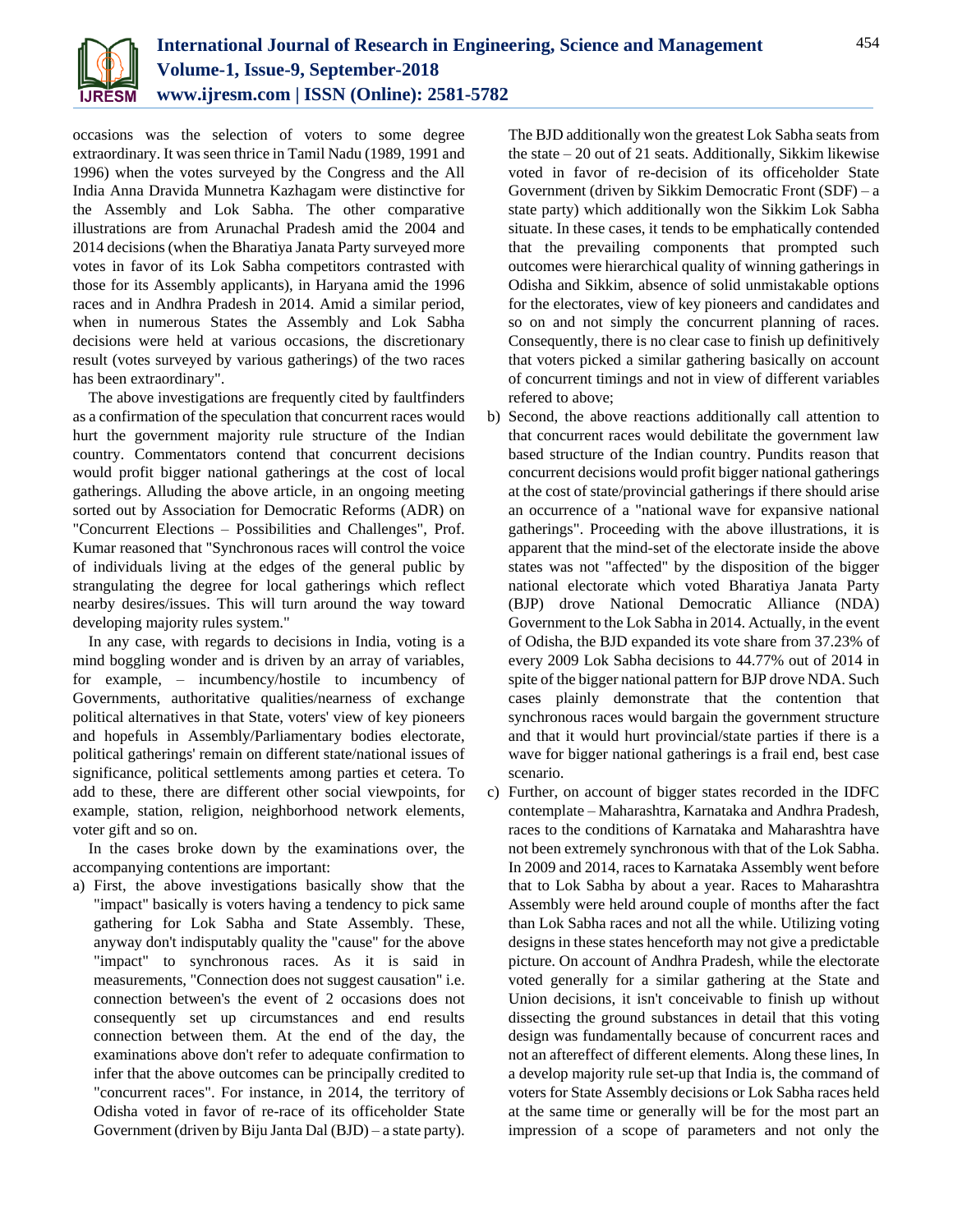

planning. There have been numerous situations where voters host voted in favor of same gatherings at the State and Lok Sabha notwithstanding when such decisions did not occur at the same time. There are numerous different illustrations where voters have voted in favor of littler state/local gatherings even in Lok Sabha decisions independent of the bigger national patterns for select national gatherings. Every single such case demonstrate that all around voters are proficient to survey their best advantages and cast their votes to competitors/parties that he/she needs to. To total it up, connecting a specific parameter (synchronous planning of decisions) to clarify race results would be over-rearranging the many-sided quality of voting practices and undermining the developing of Indian electorate too. Together the above contentions unmistakably demonstrate that there is no solid premise to infer that concurrent races ought not be considered.

#### VIII. HOW TO IMPLEMENT SIMULTANEOUS ELECTIONS

As expressed before, the greatest feedback of the possibility of synchronous decisions is that it is illogical. The hidden speculation here is that the thought looks incredible "on paper" however is operationally not practical. The accompanying are the key difficulties that are refered to against this:

- a) How might terms of Assemblies/Lok Sabha be synchronized out of the blue? Would it be doable to broaden or diminish the current terms of some State Assemblies to encourage the above?
- b) If races are held at the same time, what might occur on the off chance that the decision gathering or alliance loses lion's share in the middle of term, either in Lok Sabha or in State congregations? Should the term of Lok Sabha and congregations be settled?
- c) Operational difficulties Is it for all intents and purposes attainable for the ECI to lead decisions at such an enormous scale – thinking about coordinations, security and labor asset necessities?

With the above foundation, this segment means to dive further into the above difficulties and develop arrangements that can make on-ground execution of this idea possible. For this reason, the accompanying pertinent difficulties are tended to in this area:

- 1) How to synchronize the terms of Legislative Assemblies and Lok Sabha out of the blue;
- 2) How to actualize concurrent decisions: Suggested Proposal;
- 3) How to make concurrent races practical over the more extended term;
- 4) Is it operationally possible to execute synchronous decisions–Logistics and asset prerequisite point of view.

The most effective method to synchronize the terms of Legislative Assemblies and Lok Sabha out of the blue – Key standards for thought and system:

The current discretionary cycle is with the end goal that, when all is said in done, there are around 5-7 decisions

consistently in the nation. Furthermore, in this manner it will be difficult to synchronize constituent cycles of State Assemblies with Lok Sabha out of the blue without a one-time augmentation or shortening of existing residencies of either most Legislative Assemblies or the Lok Sabha itself. Subsequently, any answer for actualize concurrent decisions would fundamentally include fitting one-time changes in accordance with terms of Lok Sabha or State Assembly. With the above setting, this segment endeavors to look at the accompanying inquiries: First, in what manner should a reference date/course of events for starting execution of this idea be picked. Second, having picked the inception courses of events, on what premise should the terms of Lok Sabha and different State Assemblies be synchronized to fit the same. Beginning with the principal purpose of picking a reference date/course of events for starting execution of this idea. Given that the Lok Sabha covers the whole country, the conspicuous decision to commence usage is peg the concurrent race cycle with a Lok Sabha race instead of one or a gathering of State Assembly races.

The races to the seventeenth Lok Sabha races are expected in 2019 and that for the eighteenth Lok Sabha (accepting a typical 5-year term) would be expected in 2024. Thinking about the significance and need of this issue inside the most abnormal amounts of the Government, it is recommended that this thought be first endeavored alongside the races for the seventeenth Lok Sabha which is required to be established before June 2019. Accepting a multi month multi-stage races for the seventeenth Lok Sabha, it is proposed that April 2019 – May 2019 might be considered as the main dates for actualizing synchronous decisions. 5.7 Coming to the second point. Having pegged cycle of synchronous races with that of Lok Sabha, terms of State Assemblies may should be balanced based on some pleasing standards. Further, these standards should be with sacred and statutory limits and ought to be to a great extent worthy to different partners - political gatherings, Governments also overall population/voters. To devise such adequate standards, it is imperative to return to the key sacred and statutory arrangements talked about before and outlined underneath:

- Article 83(2) of the Constitution accommodates an ordinary term of five years for the House of People (Lok Sabha). Article 172 (1) accommodates comparable residency for State Legislative Assembly from the date of its first sitting.
- Both Lok Sabha and State Assemblies don't have a settled term and can be broken up sooner than its typical terms.
- Tenure of the House can't be stretched out past 5 years with the exception of in crisis circumstance.
- Section 14 and 15 of the Representation of People Act 1951 engages the Election Commission of India to inform the decisions to both the Lok Sabha and State Legislative Assemblies a half year preceding the finish of the typical terms of the Houses.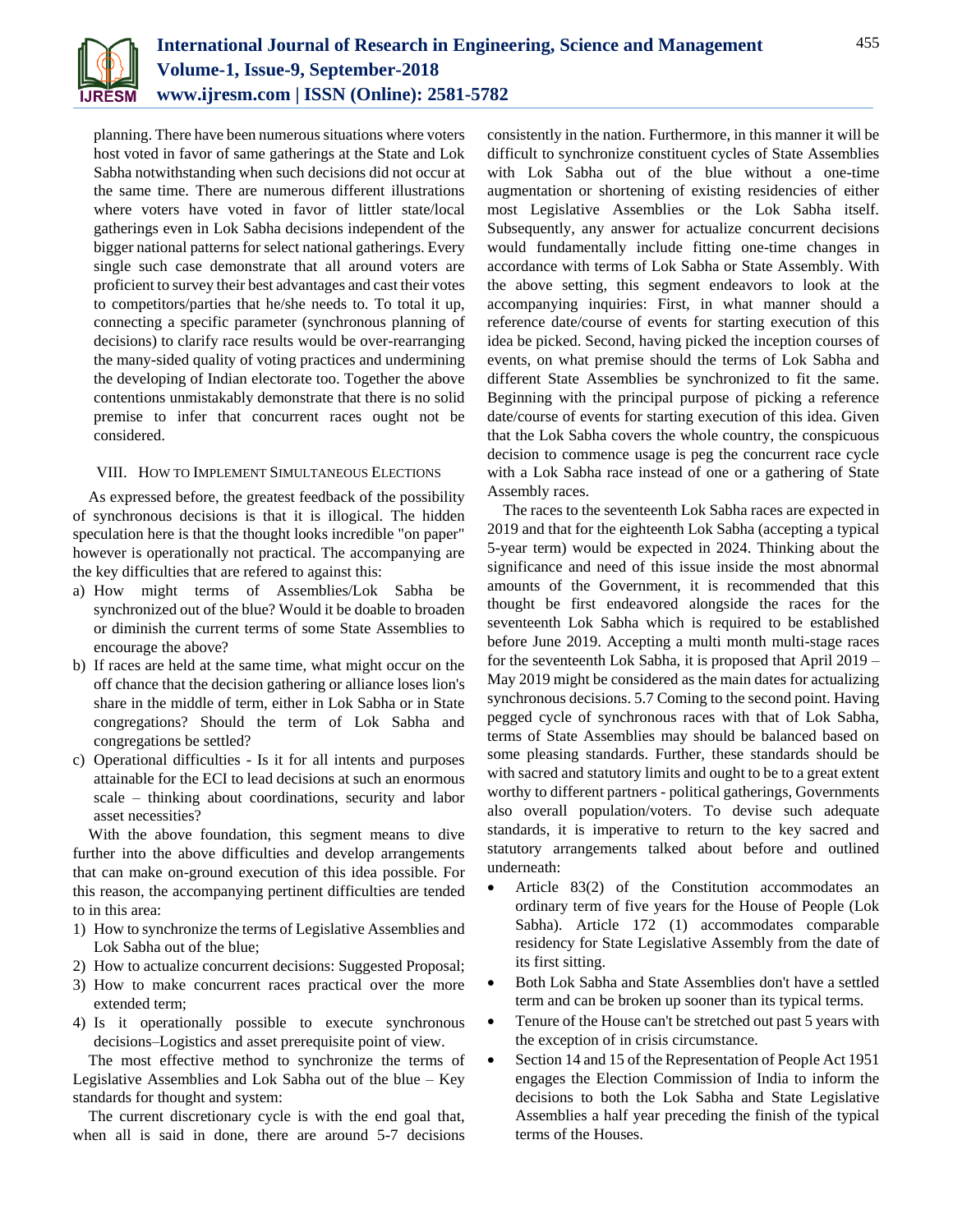

Considering the over, the accompanying wide standards are recommended to synchronize the terms of State Assemblies to execute concurrent decisions in the nation:

- Extension of term of a Legislative Assembly ought to regularly be not favored except if inescapable.
- Curtailing term of a Legislative Assembly ought to be held least to the degree conceivable;

The above standards accept it as a given that fitting alterations to Constitution or different statues would be required to impact a one-time augmentation or shortening of residencies of Legislative Assemblies.

## *How to implement simultaneous elections: Suggested Proposal*:

Having recommended some expansive standards to synchronize terms of State Assemblies for concurrent races, the passages beneath present points of interest of the proposed proposition for actualizing the same. A speedy audit of the terms of existing State Assemblies demonstrate that it would be about difficult to execute concurrent decisions to the Lok Sabha and all State Assemblies at one go from April – May 2019 (i.e before June 2019). On the off chance that this is to be done, at that point gauges demonstrate that residencies of many State Assemblies would should be shortened by over 2 years (cases like Assam, Kerala, Tamil Nadu and so forth.) and residencies of numerous other State Assemblies would should be reached out by over 2 years (illustrations like Goa, Uttar Pradesh, Uttarakhand and so forth.). The subtle elements are displayed in the table beneath.

### *Can simultaneous elections be sustained over the longer term:*

The recommended proposition above, if executed, can just help begin the procedure of synchronous decisions in the nation by synchronizing race cycles the first run through. As the sacred arrangements don't settle the term of either a State Assembly or the Lok Sabha, it would just involve time when the constituent cycle gets aggravated once more. What's more, in this manner, the above proposition is inadequate without tending to how to make synchronous races economical over the more extended term. With this foundation, it is currently endeavored to address the accompanying key issues raised before: what might occur in the event that the decision gathering or alliance loses larger part in the middle of term, either in Lok Sabha or in State congregations? Furthermore, should the term of Lok Sabha and congregations be settled?

Race Commission of India has prescribed particular ideas 38 to address the above angles. It must be noted here that these suggestions are to be perused in the setting that races to Lok Sabha and all State Assemblies are held together and not in twostages as proposed prior. The significant suggestions are recreated underneath for reference:

a) keeping in mind the end goal to stay away from untimely disintegration, it might be given that any 'no-certainty movement' moved against the legislature in office ought to likewise fundamentally incorporate a further 'certainty movement' for an administration to be going by a named individual as the future Prime Minister and voting should happen for the two movements together;

- b) notwithstanding the above game plan, if there is where disintegration of Lok Sabha can't be kept away from, at that point the accompanying alternatives can be considered:
	- 1) If the rest of the term of the Lok Sabha isn't long (period to be indicated), there could be an arrangement for the President to complete the organization of the nation, on the guide and counsel of his Council of Ministers to be designated by him till, the time the following House is established at the endorsed time.
	- 2) If the rest of the term is long (period to be determined), at that point new race might be held and the term of the House in such case ought to be for whatever is left of what might have been the first term,
- c) For the situation of Legislative Assembly additionally, in case of 'no-certainty movement', it ought to be compulsory to at the same time move a 'certainty movement' for arrangement of an elective government. This will, in typical course, dispense with instances of untimely disintegration of Assemblies. In the event that for any unavoidable reason, any current Legislative Assembly must be broken down rashly, there ought to be an arrangement for the Governor to do the organization of the State, on the guide and exhortation of his Council of Ministers to be named by him, or for the burden of the President's Rule, till time of expiry of term.
- d) If, following a general decision, none of the gatherings can shape an administration and another general race winds up vital, the term of the House in such case after the new race ought to be just for the rest of what might have been the first term. So also, if the legislature needs to leave for reasons unknown and an option isn't conceivable, at that point arrangement can be considered for a crisp decision if the rest of the term is similarly longer period (to be indicated) and in different cases, lead by the Governor or President's Rule as recommended in (c) above could be considered.
- e) Two windows of one-and-a-half months each might be settled for holding all bye elections that end up due in a specific year.

## IX. CONCLUSION AND WAY FORWARD

Tending to the basic issue of regular races in the nation is plainly a noteworthy need for the present Government. Thought about a potential arrangement, the discussion for holding concurrent races has been continuing for quite a while. Be that as it may, of late the most astounding workplaces including the Hon'ble President and the Hon'ble Prime Minister want to develop a more extensive accord on this issue truly and quickly. What's more, they have communicated this longing at different gatherings. As specified before, a range of writing, perspectives of specialists, and suggestions of master panels and so on is now accessible regarding this matter. This note use such accessible writing and exhaustively investigations different orderly issues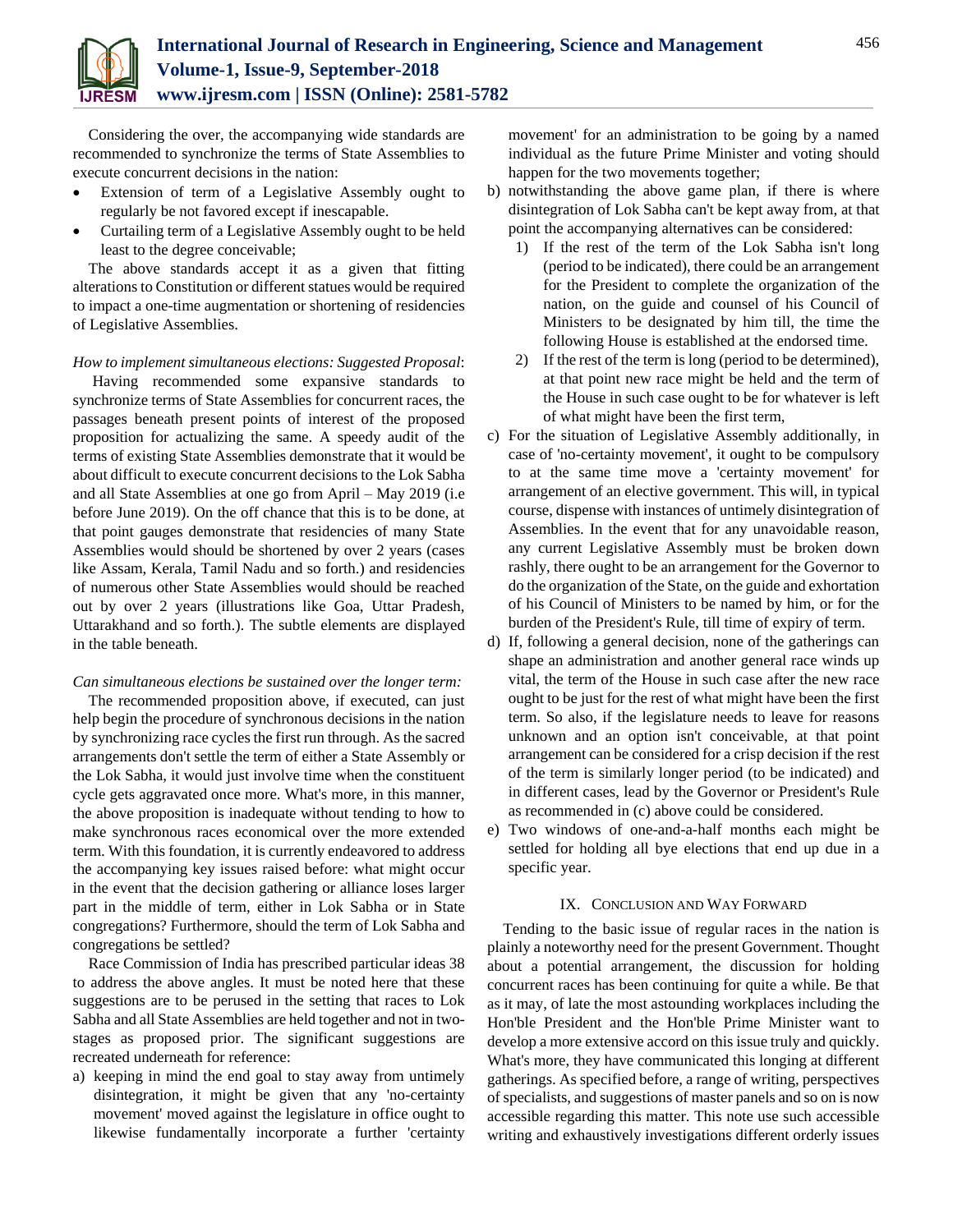

to display an impartial and a comprehensive perspective of the case for synchronous decisions in the nation. Practical answers for a scope of major viewpoints have been contended in the note. They include: What ought to be the extent of "synchronous races", Why is it basic to genuinely and speedily think about holding concurrent races, is it operationally attainable to actualize concurrent decisions? Provided that this is true, how? On the off chance that executed, how to make synchronous decisions manageable over the more drawn out term and so on. In this sense, this note unites conceivable answers for every one of these inquiries in an exhaustive way. As needs be, this may fill in as a prepared reckoner record should the key partners including the Government, political gatherings, think-tanks, specialists and so on wish to test nittygritties of this issue assist in the coming days.

There are many convincing reasons for concurrent races. Suspension of advancement programs, welfare exercises because of successive inconvenience of Model Code of Conduct, gigantic consumptions by Government and different partners on visit decisions, dark cash, commitment of Government faculty and security powers for a drawn out timeframe, propagation of station, religion and public issues and so on. Out of all these, the effect of regular decisions on administration and approach making is maybe the most noteworthy. Visit decisions compel Governments and political gatherings to stay in unending "crusading" mode in this way affecting the focal point of strategy making. Foolish populist and "politically protected" measures are agreed higher need over "troublesome" auxiliary changes which may more advantageous to the general population from a more drawn out term point of view. This prompts problematic administration and antagonistically impacts the plan and conveyance of open approaches and formative measures. Thinking about Indian socioeconomics and the consistently expanding desires for the youthful populace, it is basic to expel hindrances to administration and to evacuate it speedily. In an ongoing open gathering, the Hon'ble Prime Minister commented. "In the event that India is to address the difficulty of progress, simple incremental advancement isn't sufficient. A transformation is required .My vision for India is fast change, not steady development". Dissimilar to steady, incremental measures, transformative measures ordinarily include here and now torments and subsequently are viewed as politically hazardous and disliked to actualize. Visit races, hence, swarm Government's hazard taking abilities and boost it to pick the more secure status-quo'ist approach. Escaping this "lasting race mode" will in this manner be a basic change in outlook that could conceivably give the genuinely necessary space to Governments to center around long haul transformational measures without agonizing over the following approaching race. Having said that, it is hard to "evaluate" the additions from concurrent decisions. This would require evaluating effect of those strategies which ought to have been done however wasn't possible because of discretionary impulses. Since the current cycle of successive decisions still works in a single manner or the other, one can contend "Why get into clearing revisions of Constitution when we don't have the foggiest idea about the quantum of advantages through this change". Genuine that the current framework isn't "altogether" broken. Be that as it may, the political class is compelled by a solemn obligation to give natives an administration structure that best fits the requirements of its populace – an expansive extent of which is youthful and requesting. Decisions are intended to choose Governments who are then expected to center around quick and transformative national advancement. As the present arrangement of regular races is influencing Governments to lose the above concentration for which it gets chose, it's basic an auxiliary change is realized. The proposition to lead concurrent races not gone totally uncontested. Pundits have contended that such a stage may undermine the profundity and expansiveness of Indian majority rule government and that its operational achievability is likewise a test. The note dives into subtle elements of this feedback and presumes that the above reactions are un-justified and can be survived.

Decisions affect everybody in the whole nation – natives, organizations, managerial hardware, protected foundations, political gatherings, pioneers et cetera. Possible usage of this measure would not just require noteworthy Constitutional and Statutory revisions, it would likewise require critical accord among the key partners. Without a general agreement and more extensive acknowledgment, its goal and adequacy could be imperiled. The Constitution provides adequate space to make corrections to suit the changing occasions and needs of the nation. This adaptability isn't only an empowering device yet in certainty a duty on Governments to give the best administration frameworks, procedures and chances to its subjects. As a route forward, it is in this way proposed an engaged gathering of partners including constitution and topic specialists, think tanks, government authorities and agents of different political gatherings meet up and work out proper execution related subtle elements. This may incorporate drafting proper constitution and statutory revisions, conceding to a useful structure to encourage progress to synchronous decisions, building up a partner correspondence plan and so forth. Similar to the case with long haul basic changes, executing this measure would likewise cause some transient torment. Notwithstanding, this would be a venturing stone towards enhanced administration and a bigger commencement of "appointive changes" – a frantically required measure to re-boot the Indian commonwealth.

#### **REFERENCES**

- [1] General source of this section is the Report of the Parliamentary Standing committee on Personnel, Public grievances, Law and justice - 79th report (Dec 2015) on the topic of simultaneous elections Page 6 of 36 Accordingly, the paragraphs list the constitutional provisions relevant to the issue of simultaneous elections.
- [2] Section 8 ECI Pocket Book 2015-16
- [3] Section 8 ECI Pocket Book 2015-16
- [4] Item 5.5, Annual Report 2014-15: Min of Law and Justice, Govt. of India.
- [5] Section 8 ECI Pocket Book 2015-16